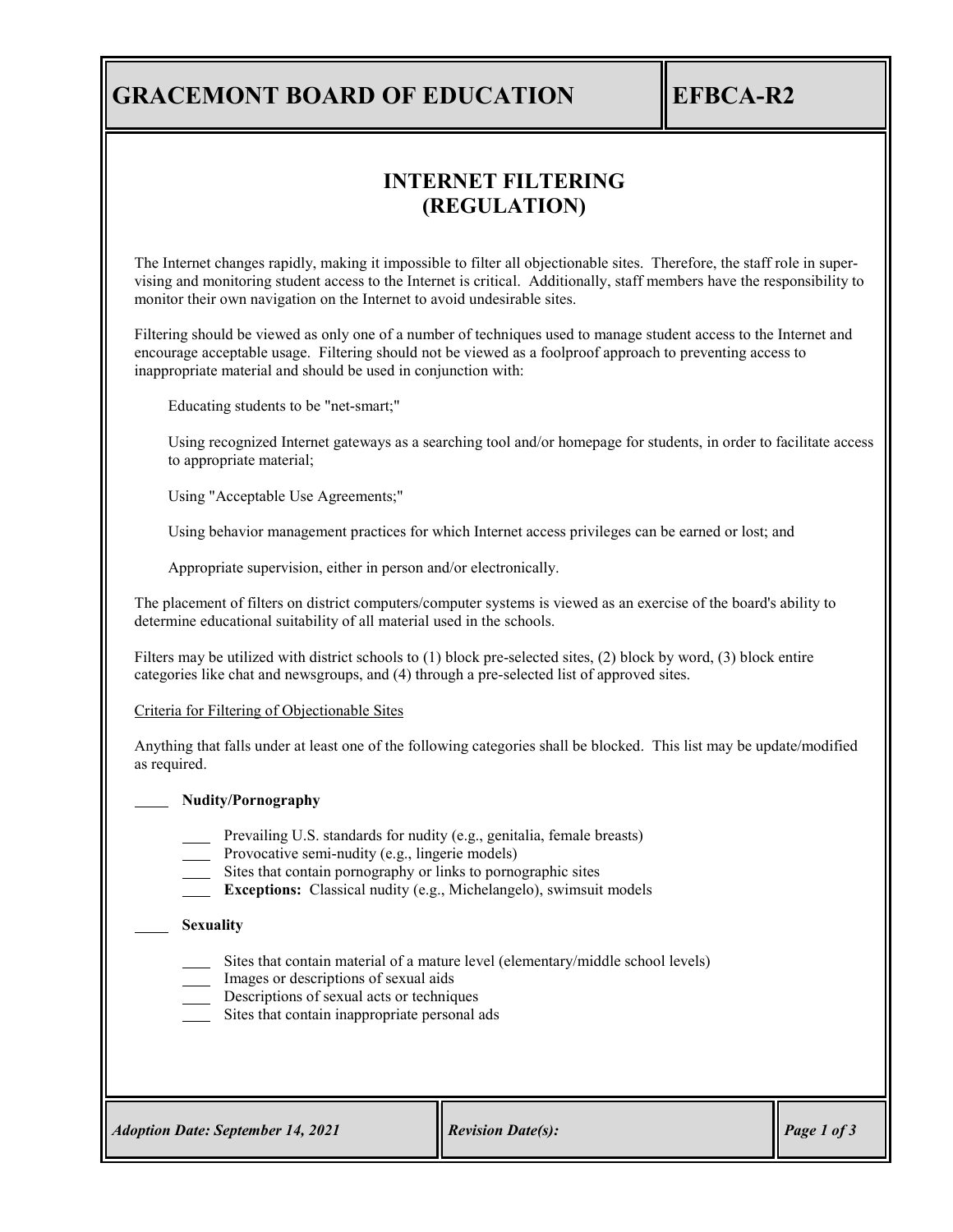| <b>GRACEMONT BOARD OF EDUCATION</b>                                                                                                                                                                                                                           | <b>EFBCA-R2</b>                                                                                                                                                                                  |                          |  |             |  |  |
|---------------------------------------------------------------------------------------------------------------------------------------------------------------------------------------------------------------------------------------------------------------|--------------------------------------------------------------------------------------------------------------------------------------------------------------------------------------------------|--------------------------|--|-------------|--|--|
| <b>INTERNET FILTERING, REGULATION (Cont.)</b>                                                                                                                                                                                                                 |                                                                                                                                                                                                  |                          |  |             |  |  |
| <b>Violence</b>                                                                                                                                                                                                                                               |                                                                                                                                                                                                  |                          |  |             |  |  |
|                                                                                                                                                                                                                                                               | Sites that promote violence<br>Images or a description of graphically violent acts (rape, dismemberment, torture, etc.)<br>Graphic autopsy or crime-scene images                                 |                          |  |             |  |  |
| Crime                                                                                                                                                                                                                                                         |                                                                                                                                                                                                  |                          |  |             |  |  |
| Information on performing criminal acts (e.g., drug or bomb making, computer "hacking")<br>Illegal file archives (e.g., software piracy)                                                                                                                      |                                                                                                                                                                                                  |                          |  |             |  |  |
| <b>Drug Use</b>                                                                                                                                                                                                                                               |                                                                                                                                                                                                  |                          |  |             |  |  |
| Sites that promote the use of illegal drugs<br>Material advocating the use of illegal drugs (e.g., marijuana, LSD) or abuse of any drug (e.g., drinking-<br>game rules)<br><b>Exceptions:</b> Material with valid educational use (e.g., drug-use statistics) |                                                                                                                                                                                                  |                          |  |             |  |  |
| <b>Tastelessness</b>                                                                                                                                                                                                                                          |                                                                                                                                                                                                  |                          |  |             |  |  |
|                                                                                                                                                                                                                                                               | Images or descriptions of excretory acts (e.g., vomiting, urinating)<br>Graphic medical images outside of a medical context<br><b>Exception:</b> Graphic medical images within a medical context |                          |  |             |  |  |
| Language/Profanity                                                                                                                                                                                                                                            |                                                                                                                                                                                                  |                          |  |             |  |  |
| Passages/words too coarse to be softened by the word filter<br>Profanity within images/sounds/multimedia files<br>Sexually or racially tinged language                                                                                                        |                                                                                                                                                                                                  |                          |  |             |  |  |
| NOTE:                                                                                                                                                                                                                                                         | The focus is on American English, but profanity in other languages or dialects will be blocked if<br>brought to our attention.                                                                   |                          |  |             |  |  |
| <b>Discrimination/Intolerance</b>                                                                                                                                                                                                                             |                                                                                                                                                                                                  |                          |  |             |  |  |
| Material advocating discrimination (e.g., racial or religious intolerance)<br>Sites that promote intolerance, hate, or discrimination                                                                                                                         |                                                                                                                                                                                                  |                          |  |             |  |  |
| <b>Interactive Mail/Chat</b>                                                                                                                                                                                                                                  |                                                                                                                                                                                                  |                          |  |             |  |  |
| Sites that contain or allow inappropriate e-mail correspondence<br>Sites that contain or allow inappropriate chat areas                                                                                                                                       |                                                                                                                                                                                                  |                          |  |             |  |  |
|                                                                                                                                                                                                                                                               |                                                                                                                                                                                                  |                          |  |             |  |  |
| <b>Adoption Date: September 14, 2021</b>                                                                                                                                                                                                                      |                                                                                                                                                                                                  | <b>Revision Date(s):</b> |  | Page 2 of 3 |  |  |